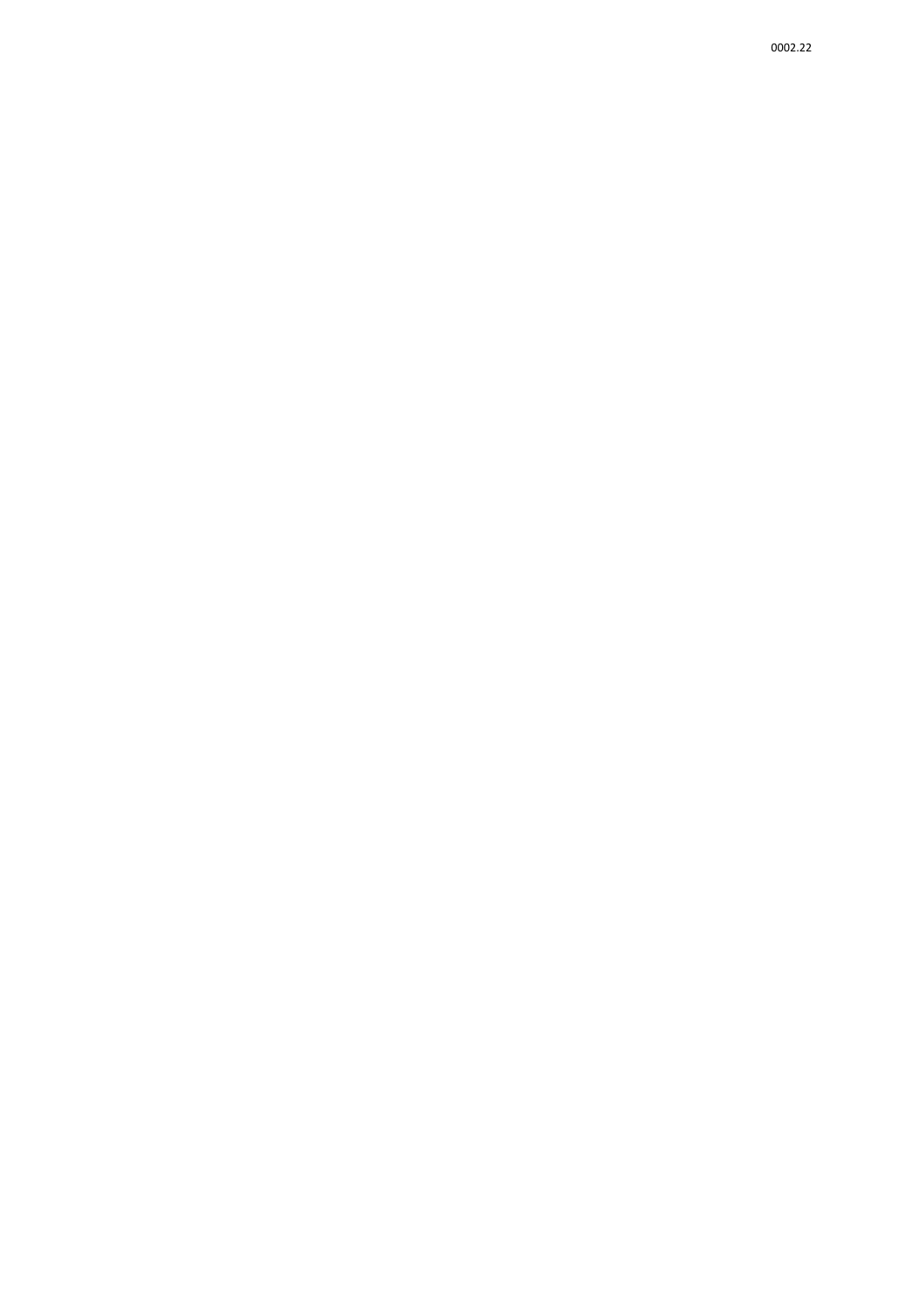|       | <b>Table of Contents</b> |                                                                                                            |  |
|-------|--------------------------|------------------------------------------------------------------------------------------------------------|--|
|       |                          |                                                                                                            |  |
| I.    |                          |                                                                                                            |  |
| II.   |                          |                                                                                                            |  |
| III.  |                          |                                                                                                            |  |
| IV.   |                          |                                                                                                            |  |
|       | 1.<br>2.                 |                                                                                                            |  |
| V.    |                          |                                                                                                            |  |
|       | 1.<br>2.                 |                                                                                                            |  |
| VI.   |                          |                                                                                                            |  |
|       | 1.                       |                                                                                                            |  |
|       | 2.<br>3.                 | Election to Fellowships, Tenure and Renewal  13<br>Rights, Responsibilities and Benefits of Fellowships 17 |  |
|       |                          |                                                                                                            |  |
| VII.  | 1.                       |                                                                                                            |  |
|       | 2.                       |                                                                                                            |  |
|       | 3.                       |                                                                                                            |  |
|       | 4.                       |                                                                                                            |  |
|       | 5.                       |                                                                                                            |  |
|       | 6.                       |                                                                                                            |  |
|       | 7.<br>8.                 |                                                                                                            |  |
|       | 9.                       |                                                                                                            |  |
|       | 10.                      |                                                                                                            |  |
|       | 11.                      |                                                                                                            |  |
|       | 12.                      |                                                                                                            |  |
|       | 13.                      |                                                                                                            |  |
|       | 14.<br>15.               |                                                                                                            |  |
|       | 16.                      | The Senior Treasurer of Amalgamated Clubs 25                                                               |  |
|       | 17.                      |                                                                                                            |  |
|       | 18.                      |                                                                                                            |  |
|       | 19.                      | Stipendiary and Retained Lecturers Lecturers  25                                                           |  |
| VIII. | Students                 |                                                                                                            |  |
|       | 1.                       |                                                                                                            |  |
|       | 2.                       |                                                                                                            |  |
|       | 3.<br>4.                 | COLLEGE DISCIPLINE: Non-Academic Misconduct  27                                                            |  |
|       | 5.                       |                                                                                                            |  |
|       | 6.                       |                                                                                                            |  |
|       | 7.                       |                                                                                                            |  |
| IX.   |                          |                                                                                                            |  |
|       | 1.                       |                                                                                                            |  |
|       | 2.                       | Decisions of the Governing Body between Meetings 48                                                        |  |
|       | 3.                       |                                                                                                            |  |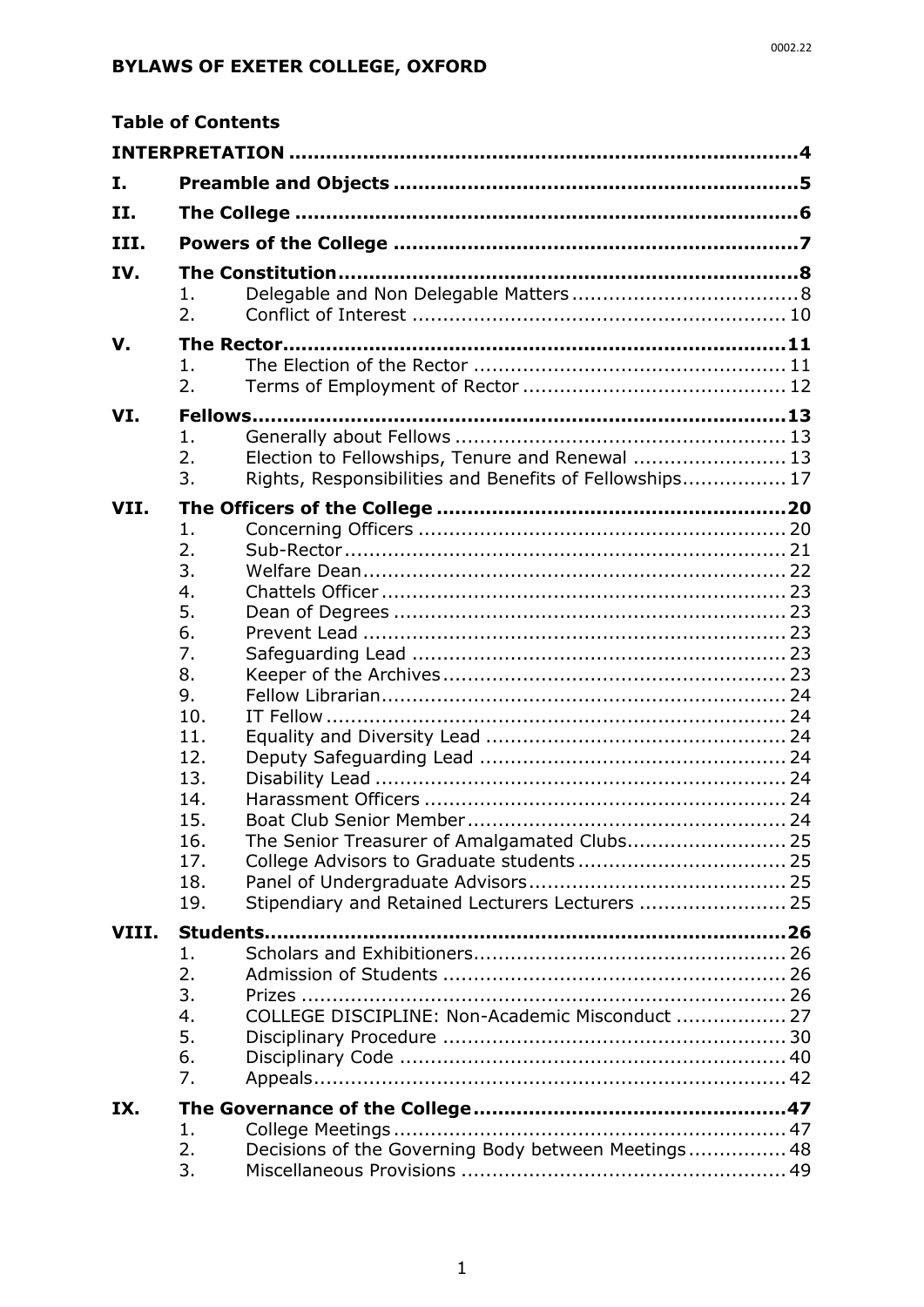|       | 4.         |                                                                                           |  |
|-------|------------|-------------------------------------------------------------------------------------------|--|
|       | 5.         |                                                                                           |  |
|       | 6.         | Finance and General Purposes Committee  51                                                |  |
|       | 7.         |                                                                                           |  |
|       | 8.         |                                                                                           |  |
|       | 9.         |                                                                                           |  |
|       | 10.        |                                                                                           |  |
|       | 11.        |                                                                                           |  |
|       | 12.        |                                                                                           |  |
|       | 13.<br>14. | Education, Research and Welfare Committee 56                                              |  |
|       | 15.        |                                                                                           |  |
|       | 16.        | Library, Archives and Special Collections Committee 58                                    |  |
|       | 17.        |                                                                                           |  |
|       | 18.        |                                                                                           |  |
|       | 19.        |                                                                                           |  |
|       | 20.        |                                                                                           |  |
|       | 21.        |                                                                                           |  |
|       | 22.        | Board for the Exeter College Summer Programme 62                                          |  |
|       | 23.        |                                                                                           |  |
|       | 24.        |                                                                                           |  |
|       | 25.        |                                                                                           |  |
|       | 26.        |                                                                                           |  |
|       | 27.        |                                                                                           |  |
|       | 28.        |                                                                                           |  |
|       | 29.        | Selection Committees in Relation to Fellowships 64                                        |  |
|       |            |                                                                                           |  |
| X.    |            |                                                                                           |  |
|       | 1.         |                                                                                           |  |
|       | 2.         | Expenditure Powers in relation to Endowment 67                                            |  |
|       | 3.         |                                                                                           |  |
|       | 4.         |                                                                                           |  |
|       | 5.         |                                                                                           |  |
|       | 6.         |                                                                                           |  |
|       | 7.         |                                                                                           |  |
|       | 8.         |                                                                                           |  |
|       | 9.         |                                                                                           |  |
| XI.   |            |                                                                                           |  |
| XII.  |            |                                                                                           |  |
| XIII. |            |                                                                                           |  |
|       |            |                                                                                           |  |
| XIV.  |            |                                                                                           |  |
| XV.   |            |                                                                                           |  |
| XVI.  |            |                                                                                           |  |
|       | 1.         | Lecturers who are Official Fellows of the College  79                                     |  |
| XVII. |            |                                                                                           |  |
|       | 1.         |                                                                                           |  |
|       | 2.         |                                                                                           |  |
|       | 3.<br>4.   | Summary of Common Room Entitlements  82<br>Payment of College Officers during Sickness 83 |  |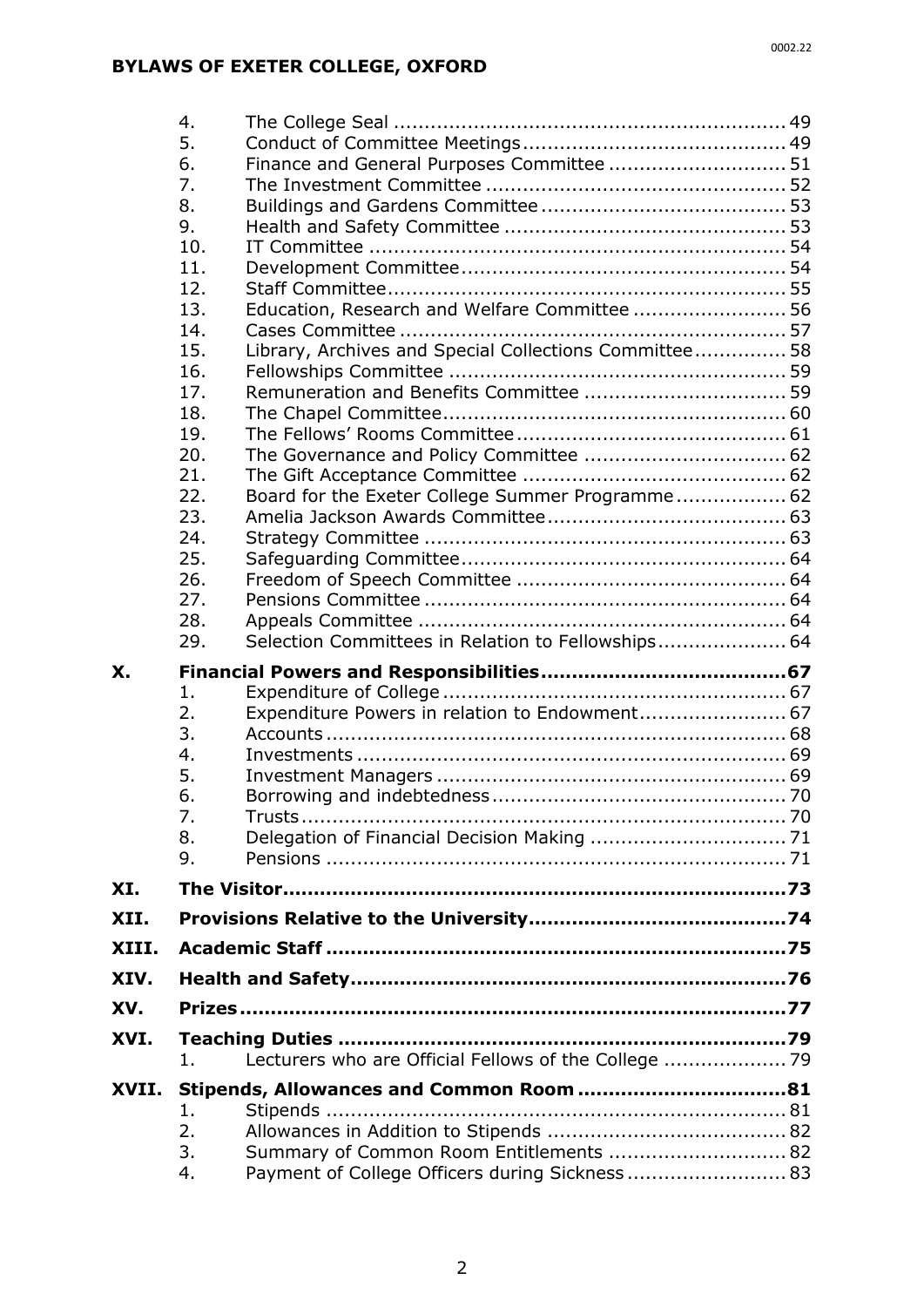## **BYLAWS OF EXETER COLLEGE, OXFORD**

|       |     | XVIII. Leave                                          |  |
|-------|-----|-------------------------------------------------------|--|
|       | 1.  |                                                       |  |
|       | 2.  |                                                       |  |
|       | 3.  |                                                       |  |
|       | 4.  | Attendance at Meetings of the Governing Body  88      |  |
|       | 5.  |                                                       |  |
|       | 6.  |                                                       |  |
|       | 7.  |                                                       |  |
|       | 8.  |                                                       |  |
|       | 9.  |                                                       |  |
|       | 10. |                                                       |  |
|       | 11. |                                                       |  |
|       | 12. |                                                       |  |
|       | 13. |                                                       |  |
| XIX.  |     |                                                       |  |
|       | 1.  |                                                       |  |
|       | 2.  | Stage 2 - Redundancy Procedure: Initial Stage 97      |  |
|       | 3.  |                                                       |  |
| XX.   |     |                                                       |  |
|       | 1.  |                                                       |  |
|       | 2.  |                                                       |  |
|       | 3.  |                                                       |  |
|       |     |                                                       |  |
| XXI.  |     |                                                       |  |
|       | 1.  |                                                       |  |
|       | 2.  |                                                       |  |
|       | 3.  |                                                       |  |
|       | 4.  | Procedures for a Medical Board Hearing  108           |  |
| XXII. |     |                                                       |  |
|       |     |                                                       |  |
|       | 1.  |                                                       |  |
|       | 2.  |                                                       |  |
|       | 3.  |                                                       |  |
|       | 4.  |                                                       |  |
|       |     |                                                       |  |
| XXIV. | 1.  |                                                       |  |
|       | 2.  |                                                       |  |
|       | 3.  |                                                       |  |
|       | 4.  |                                                       |  |
|       | 5.  | Consideration of requests to work beyond the EJRA 118 |  |
|       | 6.  |                                                       |  |
|       | 7.  | Formal Process: Submission and Consideration  121     |  |
|       | 8.  |                                                       |  |
|       |     |                                                       |  |

3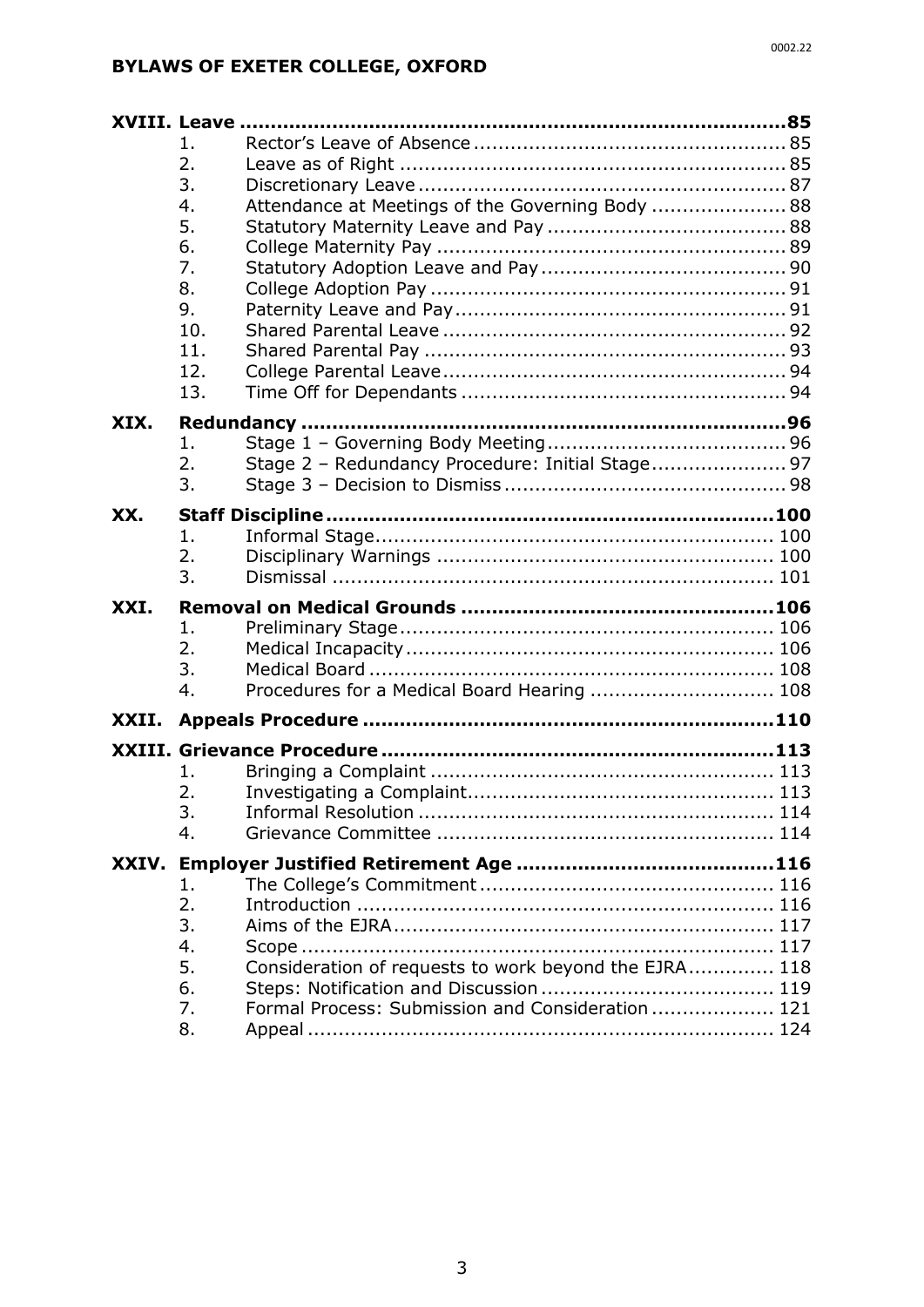## **INTERPRETATION**

<span id="page-5-0"></span>Unless otherwise specified, all references to members of staff shall apply to those staff who are subject to the Statutes including those non-academic members of staff who are employed at Grade 7 or above.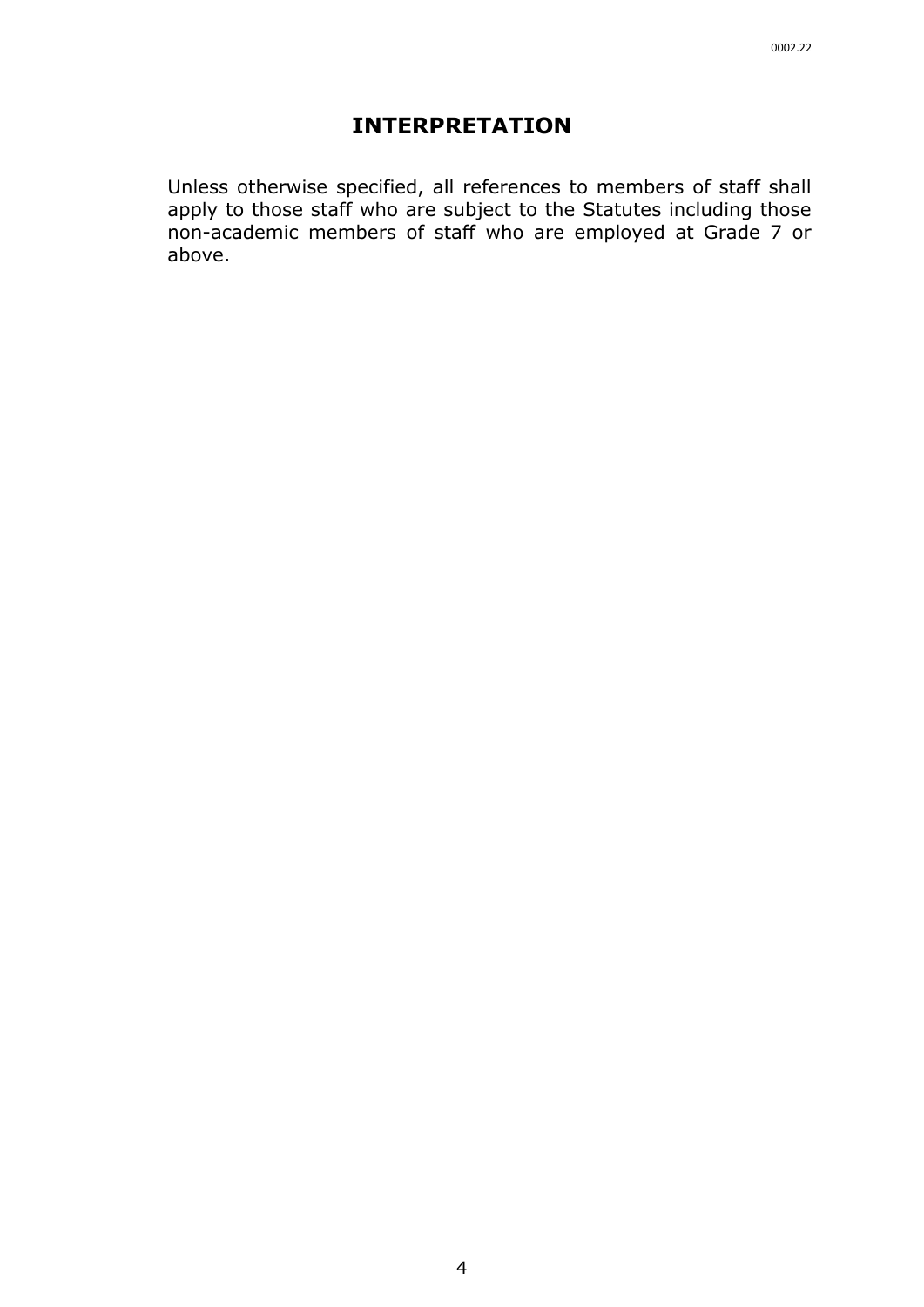# **I. PREAMBLE AND OBJECTS**

<span id="page-6-0"></span>The relevant section of the Statutes applies.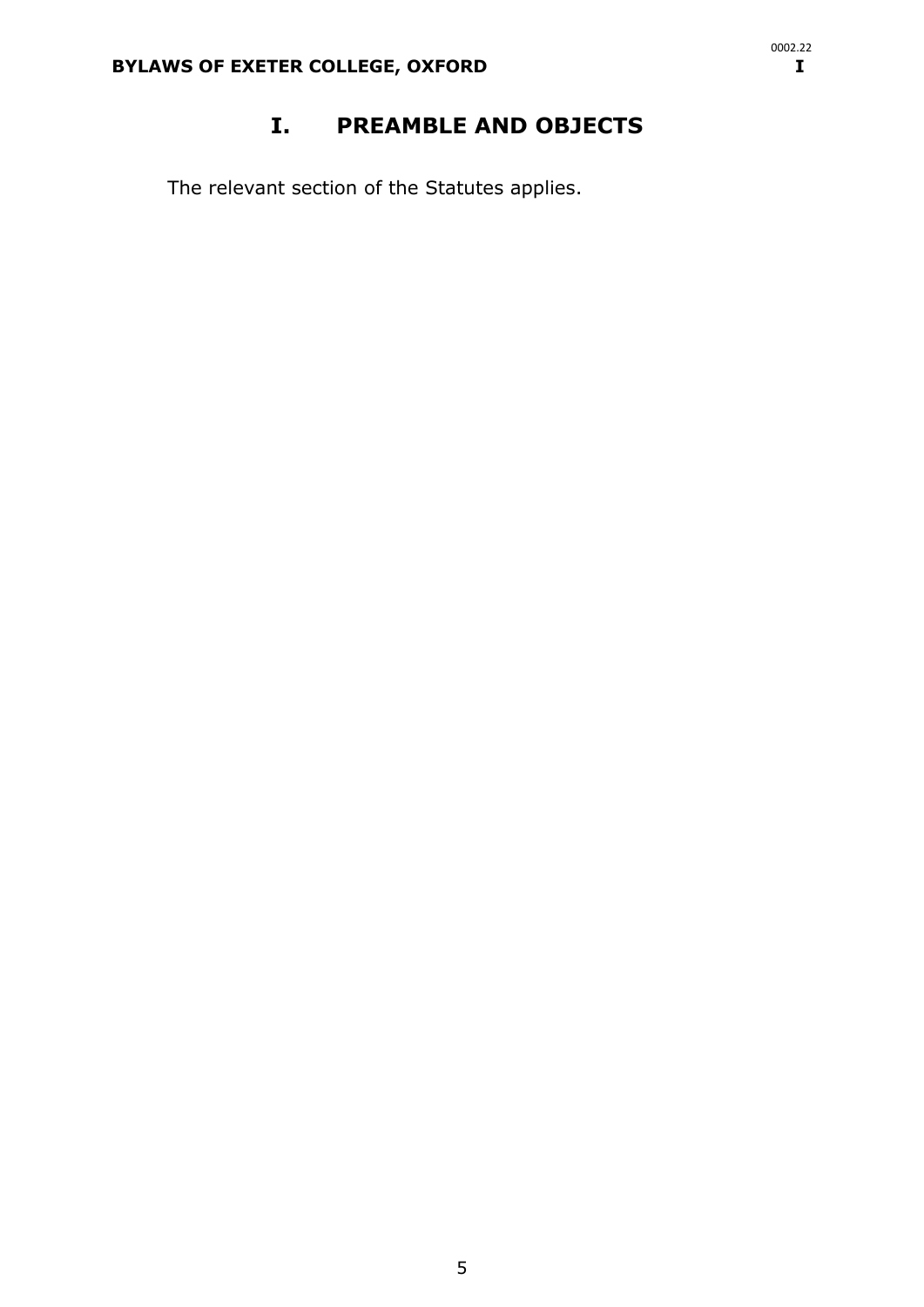# **II. THE COLLEGE**

#### <span id="page-7-0"></span>**1. Members of College**

*For the purposes of electing Proctors and Assessors*

1.1 For the purposes of electing Proctors and Assessors, members of the College are defined as Fellows entitled to membership of GB, Supernumerary Fellows (but not Emeritus or Honorary Fellows), Stipendiary Lecturers (but not Retained Lecturers), and student members of the College enrolled for a higher degree or diploma of the University: in every case they must also be members of congregation.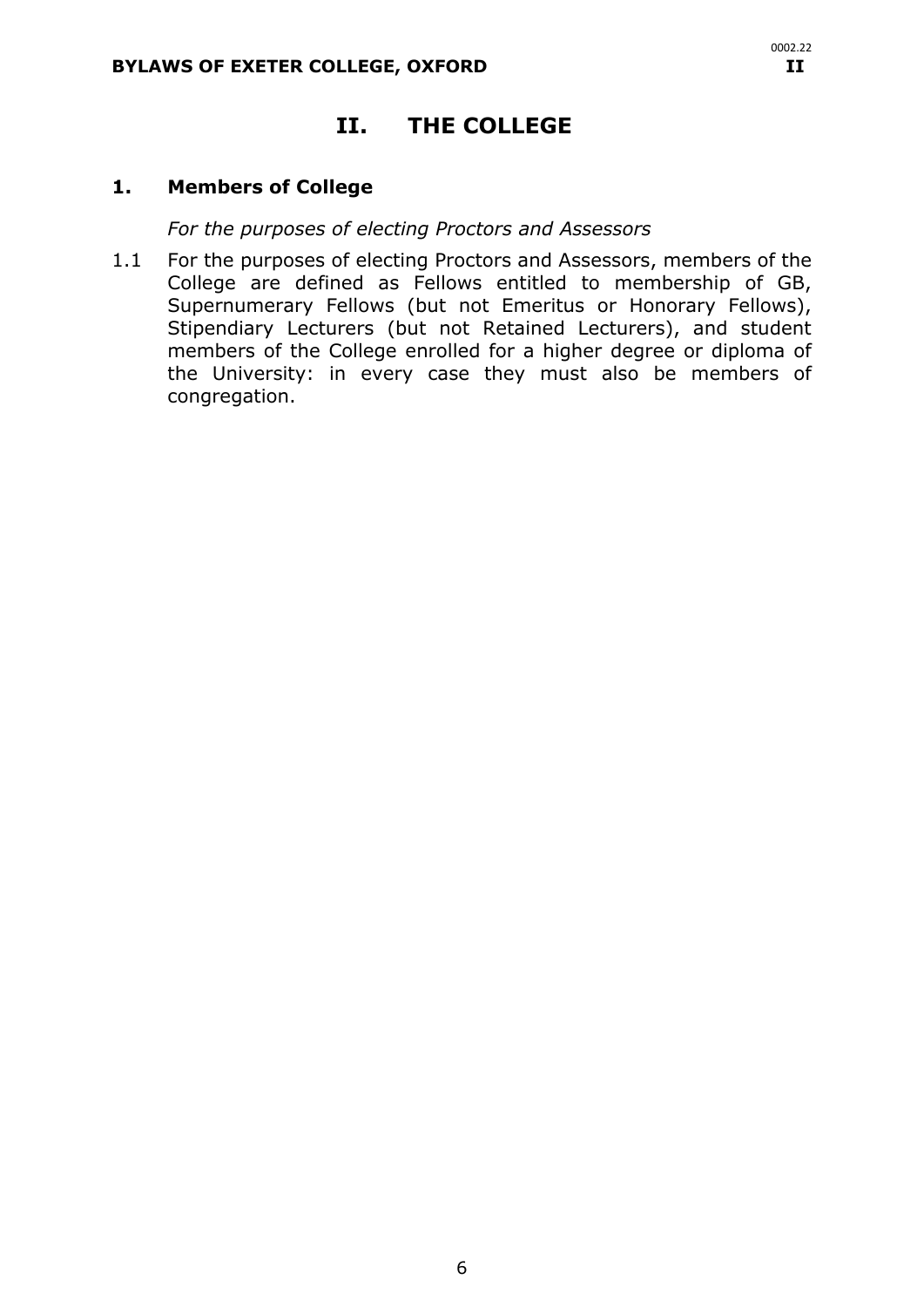<span id="page-8-0"></span>The relevant section of the Statutes applies.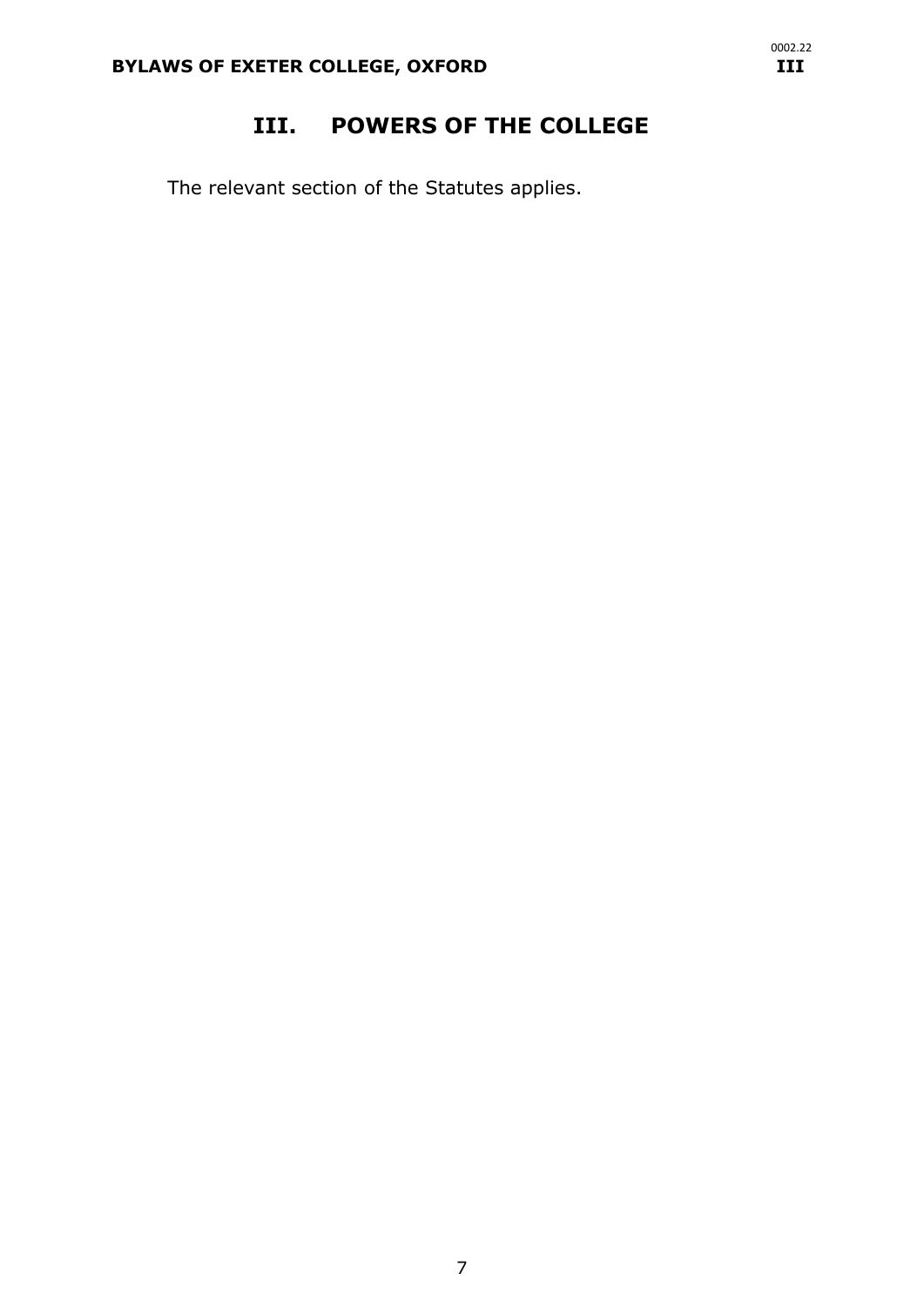## **IV. THE CONSTITUTION**

#### <span id="page-9-1"></span><span id="page-9-0"></span>**1. Delegable and Non Delegable Matters**

#### *Delegable*

- 1.1 The following items will *normally* be decided by Governing Body. However, provisions in Bylaw [IX.2](#page-49-0) allow for these decisions to be taken other than by GB.
	- a) Governance
		- (i) Approving changes, additions and deletions to the College's statutes and Bylaws, that will include a scheme for the delegation of powers to the committees and Officers;
		- (ii) Establish/review/amend terms of reference and reporting arrangements of all committees of the Governing Body, including any ad hoc committees. This includes the Remuneration and Benefits Committee;.
		- (iii) Ratify urgent decisions taken by the Rector and other College Officers;
		- (iv) Approve arrangements for dealing with complaints.
	- b) Appointments
		- (i) Appoint Officers and members of Committees.
	- c) Strategic and Budgetary matters
		- (i) Approve/amend the College's policies and procedures for internal control and the management of risk and protection of the College's property (including insurance);
		- (ii) Approve and amend budgets;
		- (iii) Approve/reject proposals for the acquisition/ disposal of land/buildings, or change in their use, following the receipt and consideration of professional guidance;
		- (iv) Approve fundraising and income generation programmes;
		- (v) Approve and appoint the College's professional advisers and consultants and determine their remuneration.
	- d) Approval of all College Policies
	- e) Audit arrangements: to appoint and review the external auditors, their reappointment or removal, in line with legal and regulatory requirements and those of the College's governing document.

#### *Non delegable*

1.2 The following items *must* be decided by the Governing Body and must not be delegated to Committees or Officers. Committees and Officers may consider the matters and make recommendations to Governing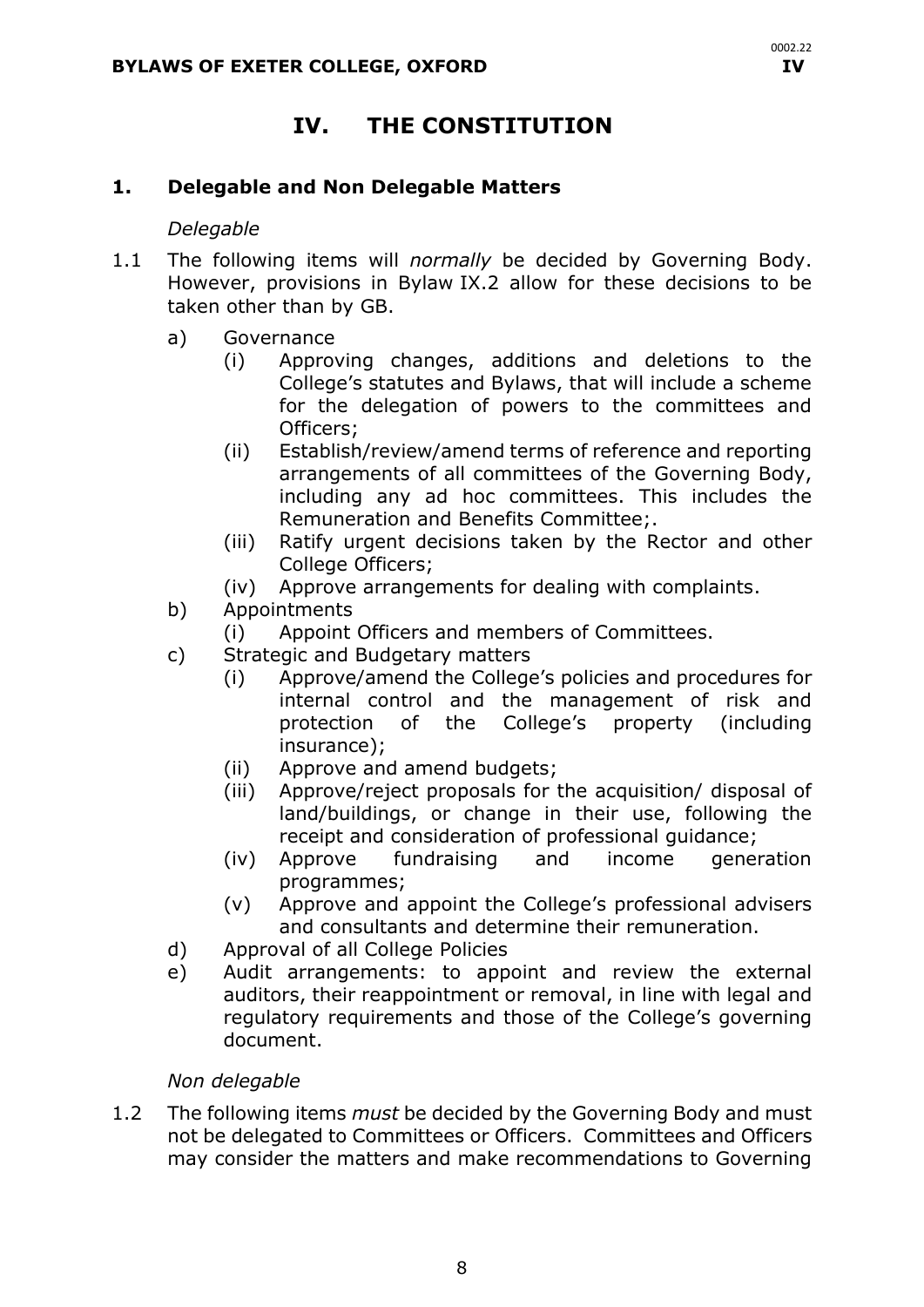- a) Governance
	- (i) Authorise the use of Seal.
- b) Appointments
	- (i) Elect the Rector;
	- (ii) Elect Fellows of all types; (except as provided in [VI.2.1\)](#page-14-3)
	- (iii) Consider and decide on any proposal to remunerate a trustee, subject to the restrictions of the College's governing document and the requirements of the Charities Acts.
- c) Strategic and Budgetary matters
	- (i) Responsibility for the overall management of the College, ensuring compliance with the College's objects and relevant legislation;
	- (ii) Define and agree the strategic aims and objectives of the College;
	- (iii) Approve/amend proposals for the delivery/ cessation of delivery of programmes to further the charitable objects or changes to the College's activities;
	- (iv) Apply charitable property to the furtherance of the College's objects including making social investments. Seek, obtain and consider professional advice;
	- (v) Approve/amend proposals for capital investment or expenditure, including the spending of capital from an endowment fund and making social investments. Seeking, obtaining and considering professional advice;
	- (vi) Approve annual budget;
	- (vii) Authorise delegated powers and limitations to the Rector and other College Officers where appropriate;
	- (viii) Major decisions relating to court proceedings against or on behalf of the College.
- d) Audit arrangements
	- (i) Receive and note the annual management letter from the external auditor and agree the proposed course of action,.
- e) Reporting arrangements
	- (i) Receive the College's annual report and accounts), and that of any subsidiary companies.
	- (ii) Approve the filing of the annual report, accounts with the appropriate regulator(s.
	- (iii) Ensure that appropriate financial reporting arrangements and records are established and maintained and approve any significant changes in accounting policies or practices.
- 1.3 The arrangements for decisions on items when the Governing Body cannot meet are set out in Bylaw [IX.2.2.](#page-49-1)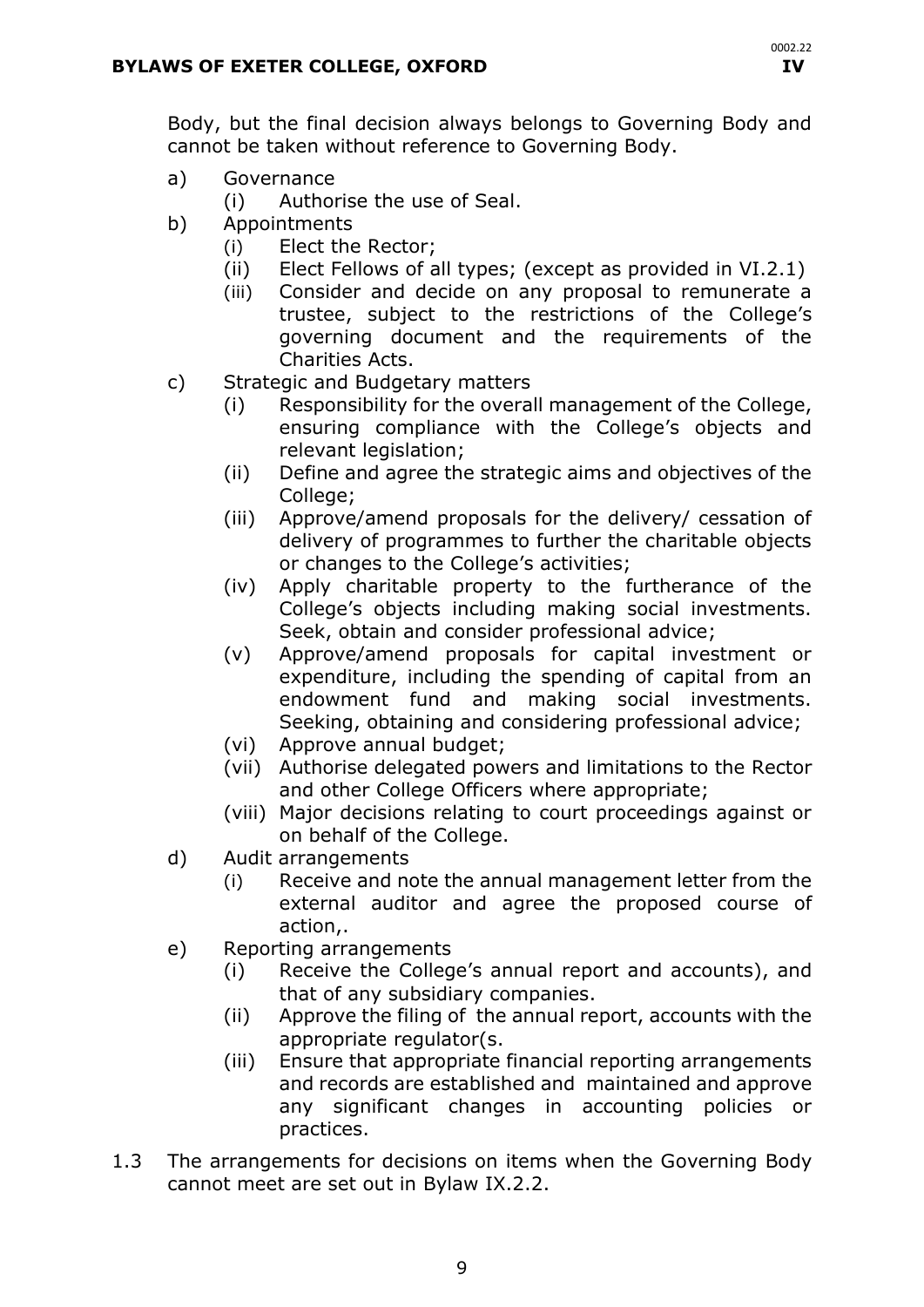### <span id="page-11-0"></span>**2. Conflict of Interest**

- 2.1 The College shall have a policy and procedure that sets out how it manages actual or potential conflicts of interest on the Governing Body.
	- a) There shall be a Code of Practice governing the management of conflicts of interest. The Code applies to all committees, in addition to the Governing Body. Members of committees must declare material conflicts of interest, as required by the code.
	- b) All Members of Governing Body and/or Committees must complete an annual statement of Declaration of Interests.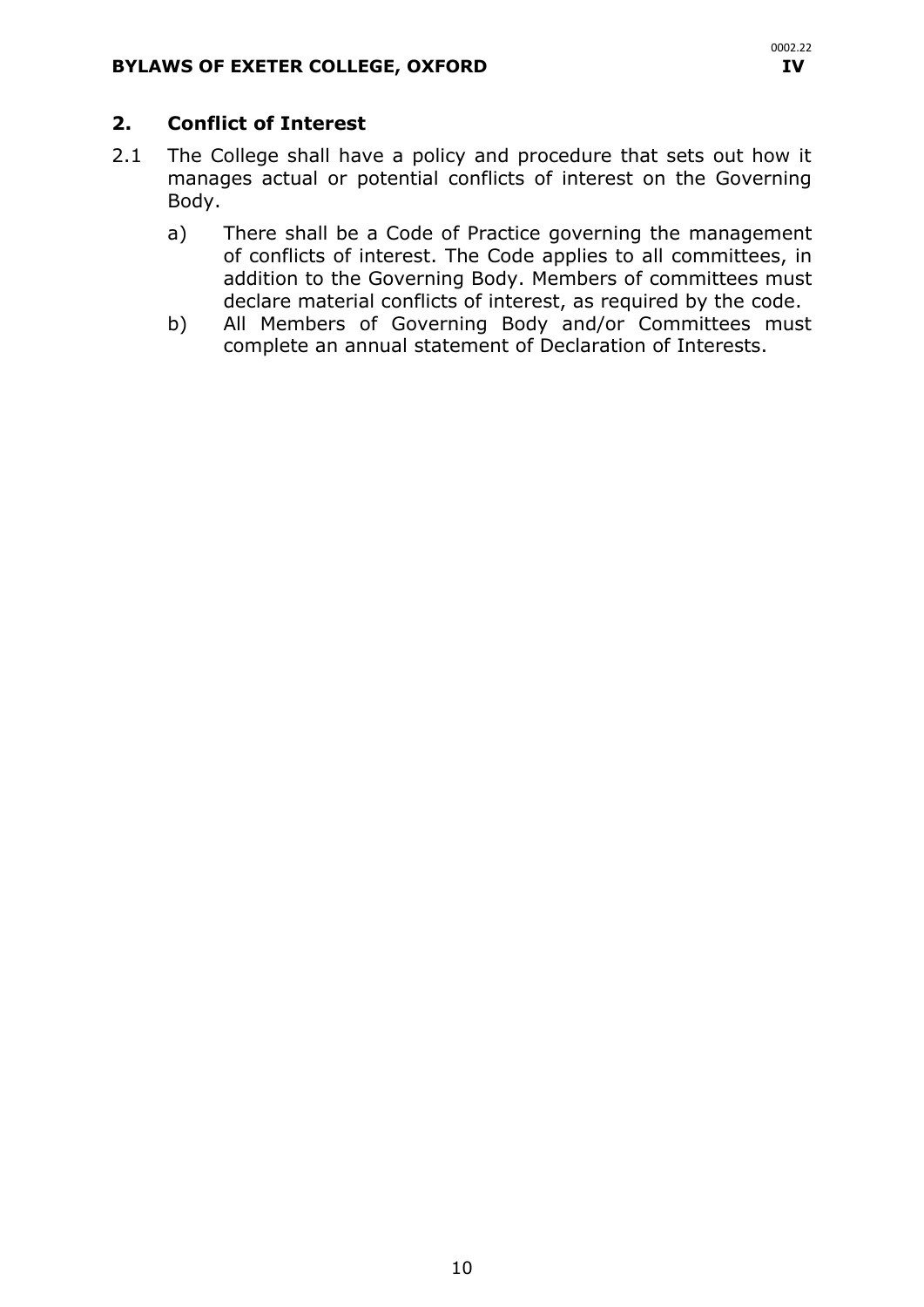## **V. THE RECTOR**

#### <span id="page-12-1"></span><span id="page-12-0"></span>**1. The Election of the Rector**

- 1.1 The Electoral Officer shall be the Sub-Rector unless the Sub-Rector is a candidate or otherwise unable to act as the Electoral Officer, in which case the election shall be supervised by a Fellow who shall be elected by the Governing Body from among their number but who shall not be a candidate.
- 1.2 If the Sub-Rector is Electoral Officer and demits office during the election period, then the Electoral Officer shall be transferred to the new Sub-Rector, or, if they are a candidate or otherwise unable to act as the Electoral Officer, to a Fellow who shall be elected by the Governing Body from among their number but who shall not be a candidate.
- 1.3 A Selection Committee, chaired by the Electoral Officer, will be appointed by Governing Body. The Committee may take external advice.

#### *Responsibilities of Selection Committee*

- 1.4 The Selection Committee will be responsible for setting a timetable for the process of advertisement, interview, and election, subject to the requirements of the College Statutes.
- 1.5 The Selection Committee, in consultation with the HR Officer, shall draft the advertisement and further particulars, for approval or amendment by Governing Body.
- 1.6 The Selection Committee will produce a shortlist of candidates. The Committee may choose to hold a first round of interviews before producing the shortlist.
- 1.7 Shortlisted candidates shall be interviewed by Governing Body. They shall have an opportunity to meet representatives of the wider College Community.
- 1.8 The Selection Committee is responsible for negotiating the terms of the Rector's contract to be approved by Governing Body.
- 1.9 Following Governing Body interviews, the election may be held according to the procedure laid down in the College Statutes
- 1.10 The Selection Committee will write up its own procedures and recommendations for the next election process, including changes to the Bylaws – to be completed, where possible, before the new Rector takes up their post.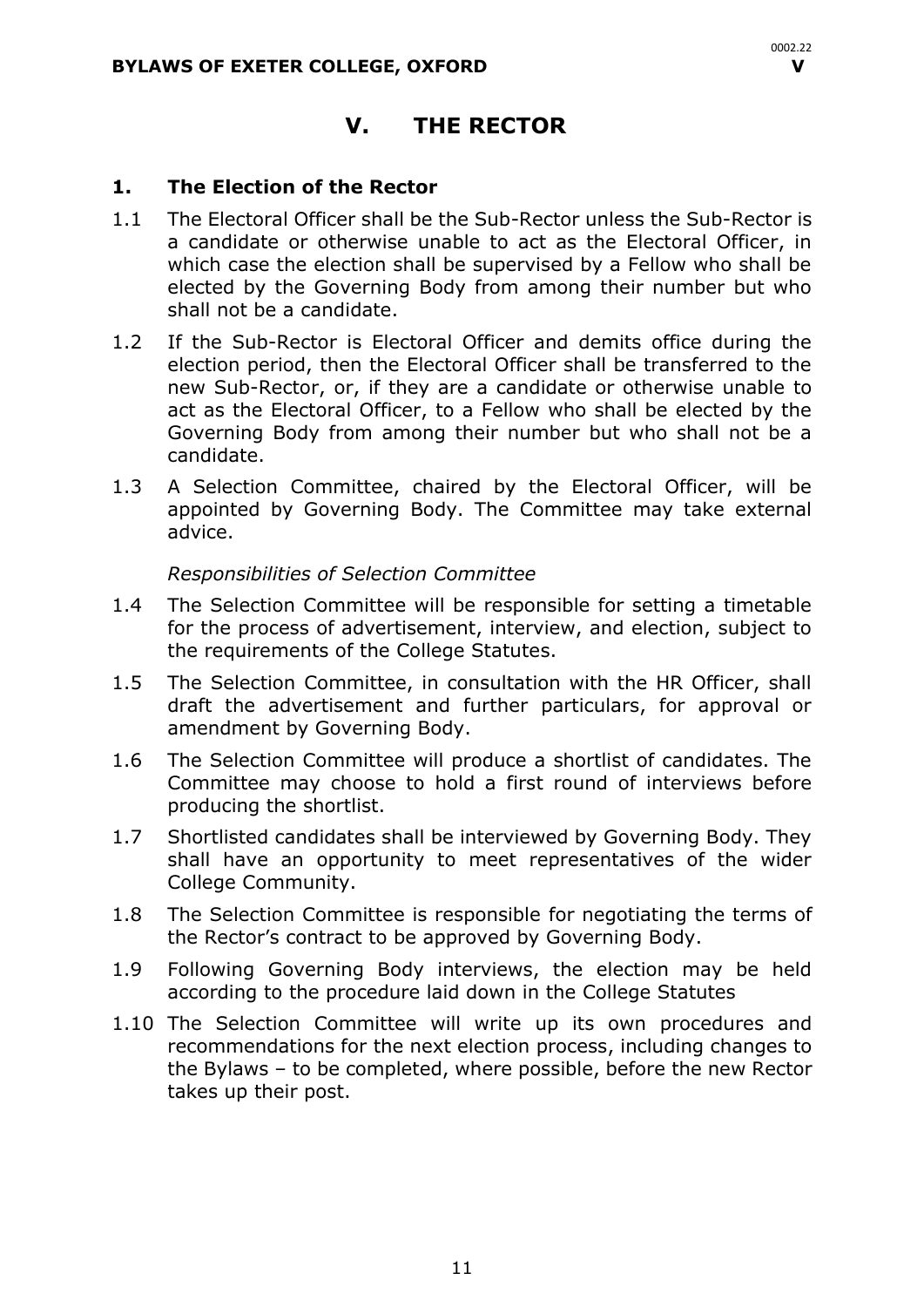- <span id="page-13-0"></span>2.1 The Rector shall have an Employment Contract and a job description consistent with the Statutes, which must include a provision for the Rector to be able to raise a grievance, and may include eligibility for a Research Support Allowance.
- 2.2 The Rector shall receive such stipend as the Governing Body shall determine, and in addition shall receive a sum for the expenses of establishment and entertainment, and shall have the use of lodgings free of all rent and exempt from all rates, levies, and charges.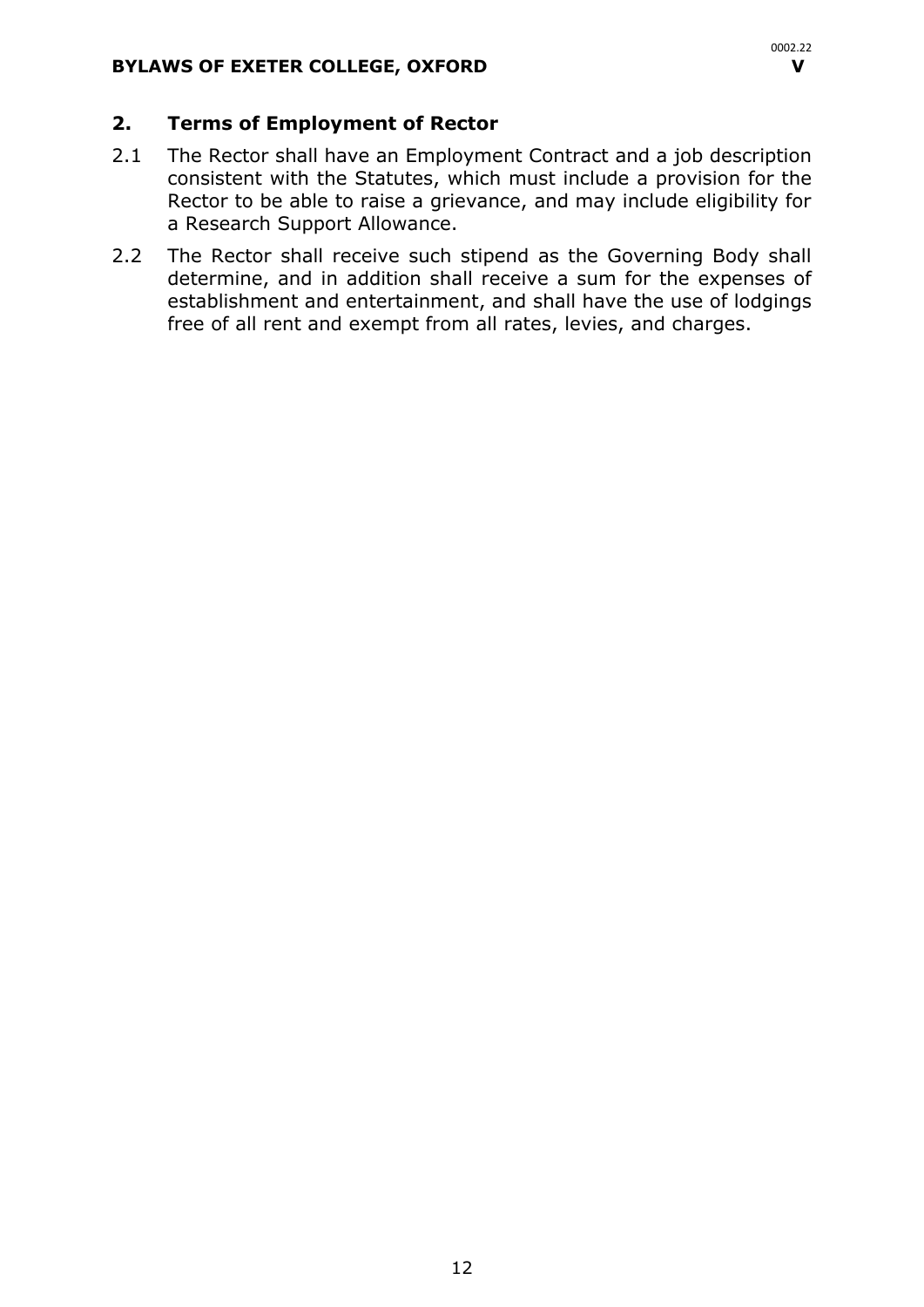## **VI. FELLOWS**

#### <span id="page-14-1"></span><span id="page-14-0"></span>**1. Generally about Fellows**

- 1.1 Statute 6 sets out that there are the following types of Fellows: Official Fellows, Professorial Fellows, Fellowships by Special Election, and Research Fellows, who comprise GB: and Supernumerary Fellows, Emeritus Fellows, Honorary Fellows and Visiting Fellows, who are not members of Governing Body.
- 1.2 Where the term "Tutorial Fellows" is used in Bylaws, this is defined to mean all Official Fellows and Lecturers with a defined teaching stint for the College.

#### *Precedence*

- 1.3 Fellowships begin on the date stated in the letter of appointment.
- 1.4 The Order of Precedence for Governing Body Fellows, for Fellowships starting after 10<sup>th</sup> October 2021, shall be calculated as follows
	- a) The Sub-Rector, for the period that he, she or they are Sub-Rector, shall be the most Senior Fellow.
	- b) For the remaining Fellows, precedence will be established firstly, by the date that the election to the Fellowship takes effect;
	- c) Secondly, for two Fellows whose Fellowships start at the same time, the order shall be determined by the order of election by Governing Body. If more than one election takes place at the same meeting of Governing Body, they shall be taken in the same order as the dates of their respective interviews.
- 1.5 Governing Body Fellows shall make the written declaration as soon as practical after the commencement of their Fellowship. The GB Fellows will make the Oral Promise (as described in Statutes 6.4) at the next convenient Governing Body meeting.

### <span id="page-14-2"></span>**2. Election to Fellowships, Tenure and Renewal**

- <span id="page-14-3"></span>2.1 Decisions on appointments which relate to Professorial, Official and Research Fellowships and Fellowships by Special Election, which arise from properly-constituted Selection Committees (as described in [IX.29\)](#page-65-4), are delegated to the Rector on the advice of the Selection Committee. The decision, including the length of appointment and arrangements, if any, for renewal, must be reported to the next meeting of Governing Body.
- 2.2 All other elections to Fellowships shall be made by GB as set out in [IX.1.4.](#page-48-2)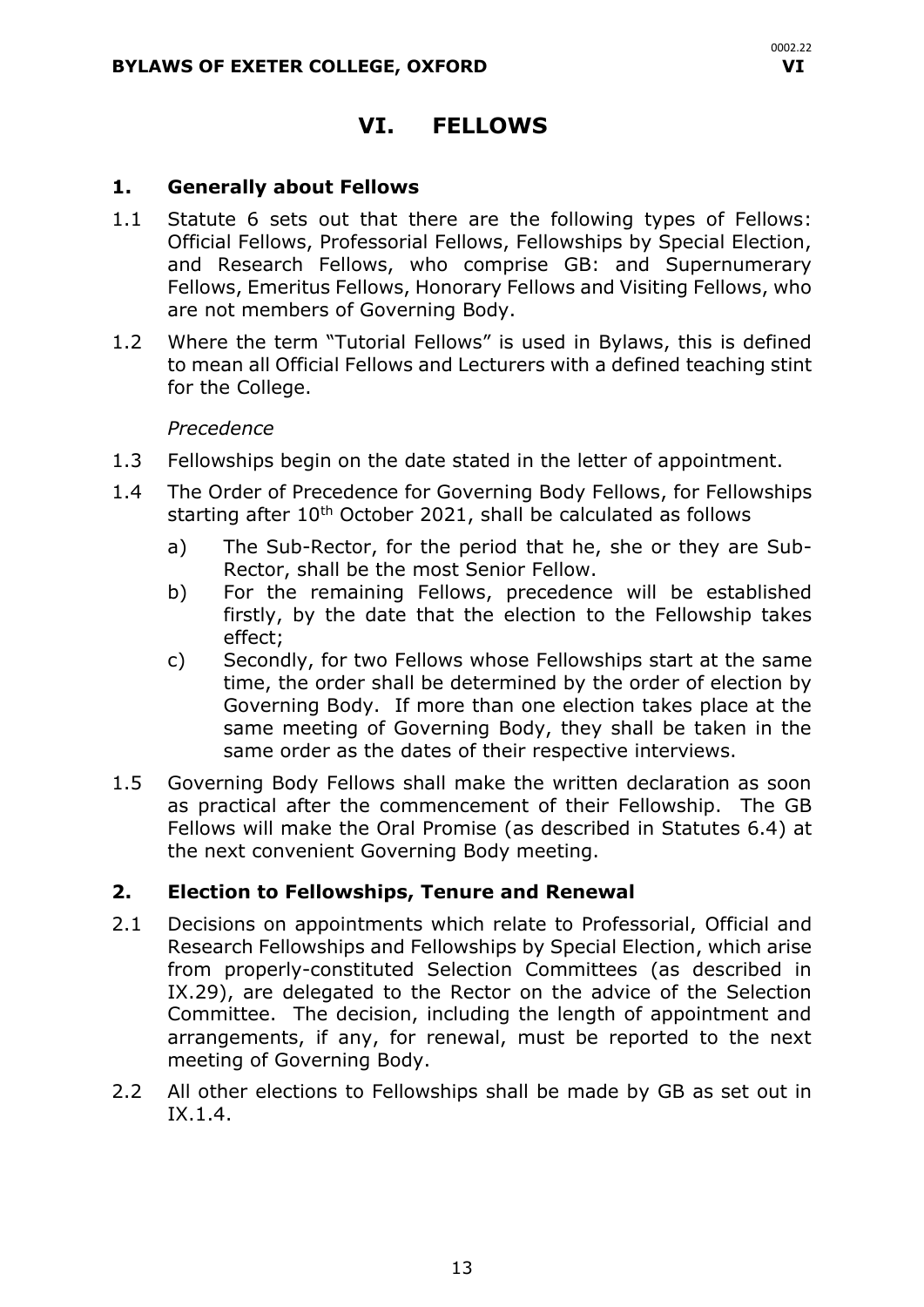### *Official Fellowships*

- 2.3 An Official Fellow may be elected for any period, as the Governing Body may at the time of the Fellow's first election determine. At the time of the Fellow's first election the Governing Body may make any of the following determinations namely,
	- a) that the Fellow shall be elected until his, her or their retirement; subject to the successful completion of an initial period of office, or equivalent probationary period;
	- b) that the Fellow shall not be eligible for re-election at all without the express written permission of the Governing Body which the Governing Body shall have an absolute discretion to give or withhold; or
	- c) that the Fellow shall be eligible for re-election but only for a specified number of years to be fixed at the time of his, her or their first election and that after the expiration of that specified period the Fellow shall not again be eligible for re-election without the express written permission of the Governing Body as aforesaid;

The Fellow shall at the time of his, her or their election be given written notice of which of the foregoing determinations the Governing Body intend to make.

- 2.4 Any re-election of an Official Fellow shall be decided by the Governing Body at least one year before the expiration of his, her or their term of Fellowship.
- 2.5 At the Meeting of the Governing Body at which the re-election of a Fellow is in question the Fellow shall not be present during the time when the question is taken.
- 2.6 The Bylaws setting out the entitlement of an Official Fellow to Leave of Absence are set out in Bylaw [XVIII.](#page-86-0)
- 2.7 An Official Fellowship shall be vacated when the appointment expires and in particular if an Official Fellow shall have received notice at the time of his, her or their first election that he, she or they shall not be eligible for re-election or that he, she or they shall only be eligible for re-election for a specified fixed period then he, she or they shall vacate his, her or their Fellowship at the expiration of the period for which he, she or they was first elected or at the expiration of the specified fixed period (as the case may require) unless the Governing Body determines otherwise.

### *Professorial Fellowships*

- 2.8 Every Professorial Fellow shall continue to hold their Fellowship until he, she or they resigns or otherwise vacates their qualifying office.
- 2.9 A Professorial Fellow, whose Professorship is not permanently attached to the College or allocated to the College by any University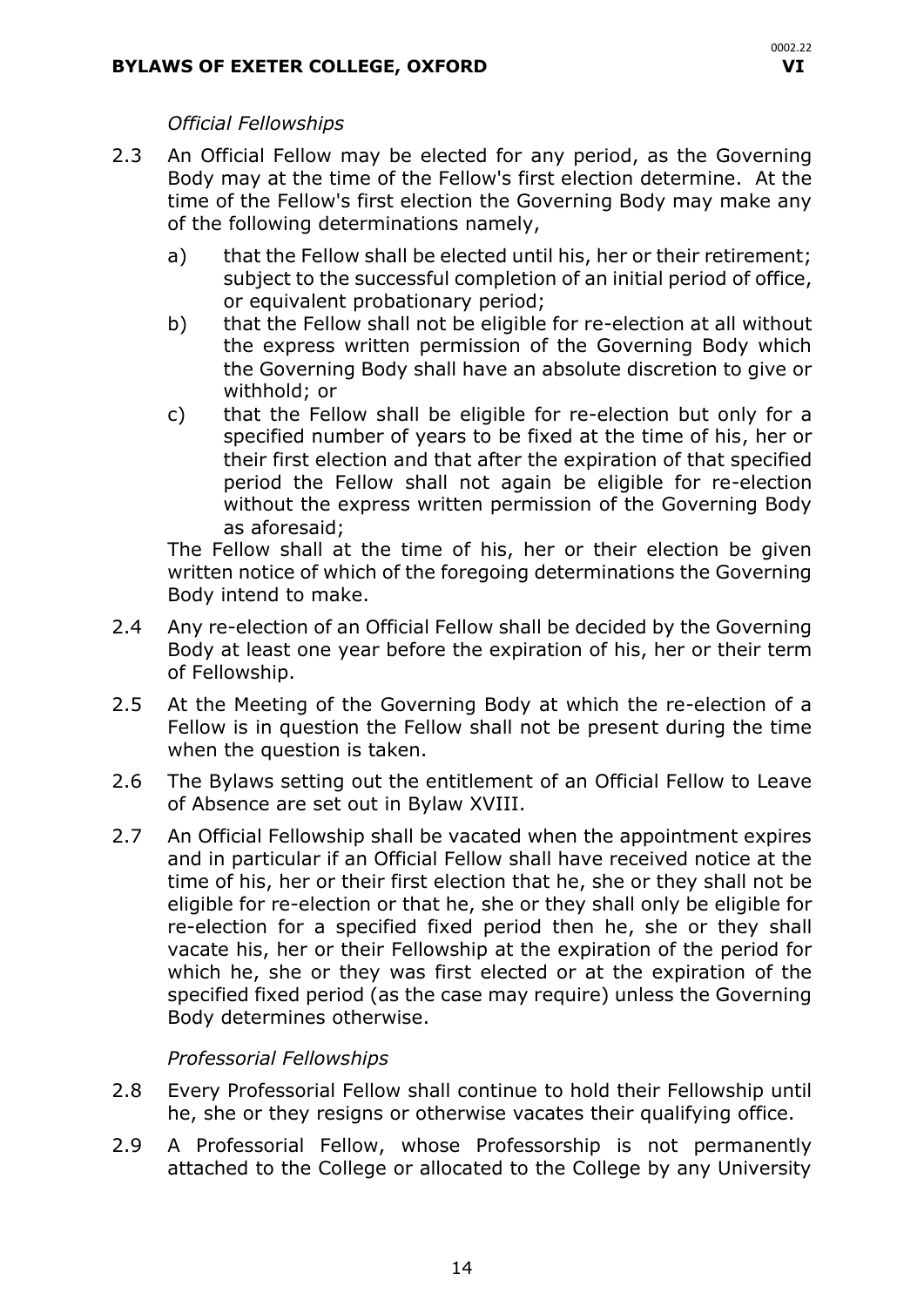Statute is elected *ad hominem*, and may resign from his her or their Fellowship at any time.

2.10 A Professorial Fellow, whose Professorship is permanently attached to the College or allocated to the College by any University Statute and whose election is made by an Electoral Board, shall become *ex officio* a member of the Governing Body if and when the College has the right to be represented on the Board of Electors to that Professorship.

## *Fellowships by Special Election*

- 2.11 A Fellow by Special Election may be elected for such period as the Governing Body may at the time of the Fellow's first election determine.
- 2.12 At the time of the Fellow's first election the Governing Body may make any of the following determinations namely,
	- a) that the Fellow shall be elected until his, her or their retirement;
	- b) that the Fellow shall not be eligible for re-election at all without the express written permission of the Governing Body which the Governing Body shall have an absolute discretion to give or withhold; or
	- c) that the Fellow shall be eligible for re-election but only for a specified number of years to be fixed at the time of his, her or their first election and that after the expiration of that specified period the Fellow shall not again be eligible for re-election without the express written permission of the Governing Body as aforesaid;

The Fellow shall at the time of his election be given written notice of which of the foregoing determinations the Governing Body intend to make.

- 2.13 Any re-election of a Fellow by Special Election shall be decided by the Governing Body at least one year before the expiration of his term of Fellowship.
- 2.14 At the Meeting of the Governing Body at which the re-election of a Fellow by Special Election is in question the Fellow shall not be present during the time when the question is taken.
- 2.15 A Fellow by Special Election shall vacate his, her or their Fellowship:
	- a) on accepting any office whether paid or unpaid or engaging in any occupation either of which, in the opinion of the Governing Body, interferes with the satisfactory discharge of his, her or their duties to the College.
	- b) on ceasing to hold any University or College office in virtue of which he, she or they was elected to the Fellowship, or on ceasing to undertake the educational or administrative work specified under 6.2 (c) of the Statutes.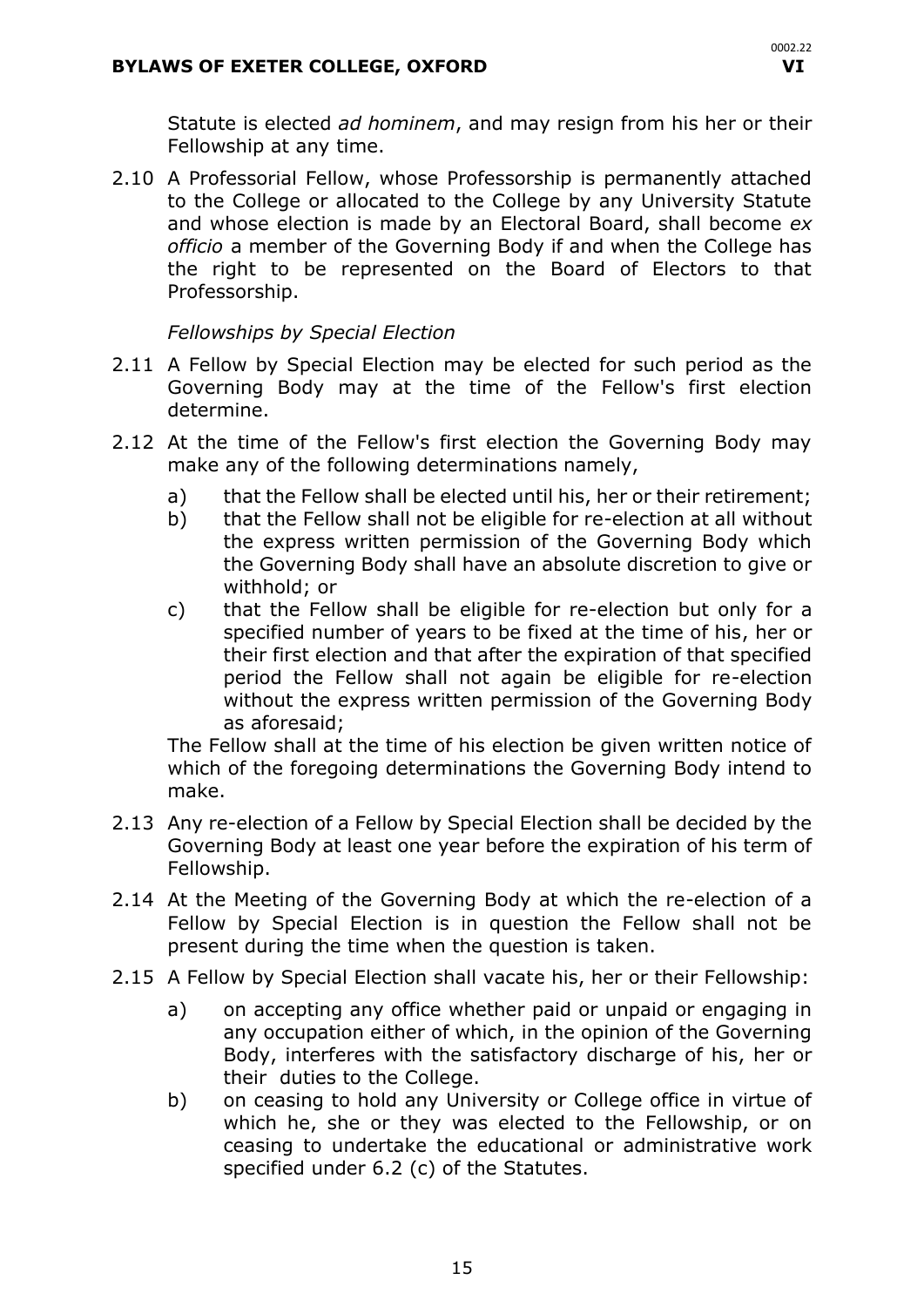### *Research Fellowships*

- 2.16 A Senior Research Fellow shall be elected for a fixed period, and shall be eligible for re-election.
- 2.17 A Junior Research Fellow shall be elected for a period of three or four years, subject only to the successful completion of a probationary period, which will normally terminate after four terms. The Governing Body shall have the power to extend this where leave has been granted. Junior Research Fellows will not normally be eligible for reelection.
- 2.18 A Research Fellow shall vacate his, her or their Fellowship on accepting any office whether paid or unpaid or engaging in any occupation either of which, in the opinion of the Governing Body, interferes with the satisfactory discharge of his, her or thier duties to the College.

### *Emeritus Fellowships*

- 2.19 Any GB Fellow with ten or more years' service to the College is eligible to be elected as an Emeritus Fellow for life.
- 2.20 An Emeritus Fellow shall not be a member of the Governing Body.

### *Honorary Fellowships*

- 2.21 An Honorary Fellow shall be elected for life by Governing Body.
- 2.22 An Honorary Fellow shall not be a member of the Governing Body.

## *Visiting Fellowships*

- 2.23 A Visiting Fellow shall be elected for a period not exceeding one year and shall not be re-eligible. Each Visiting Fellow shall be elected upon the condition of the Fellow undertaking during the term of the Fellowship to engage in academic activity which in the opinion of the Governing Body is likely to produce valuable results.
- 2.24 A Visiting Fellow shall not be a member of the Governing Body.

### *Supernumerary Fellow*

- 2.25 Recommendations to Governing Body for election of Supernumerary Fellows would normally be made by the Fellowships Committee, either at the suggestion of individual members of Governing Body, or after an annual competition for up to three Supernumerary Fellowships per year.
- 2.26 The Governing Body may elect such Supernumerary Fellows as it sees fit, provided that the election does not bring the total number of Supernumerary Fellows to be greater than one third of the number of members of Governing Body.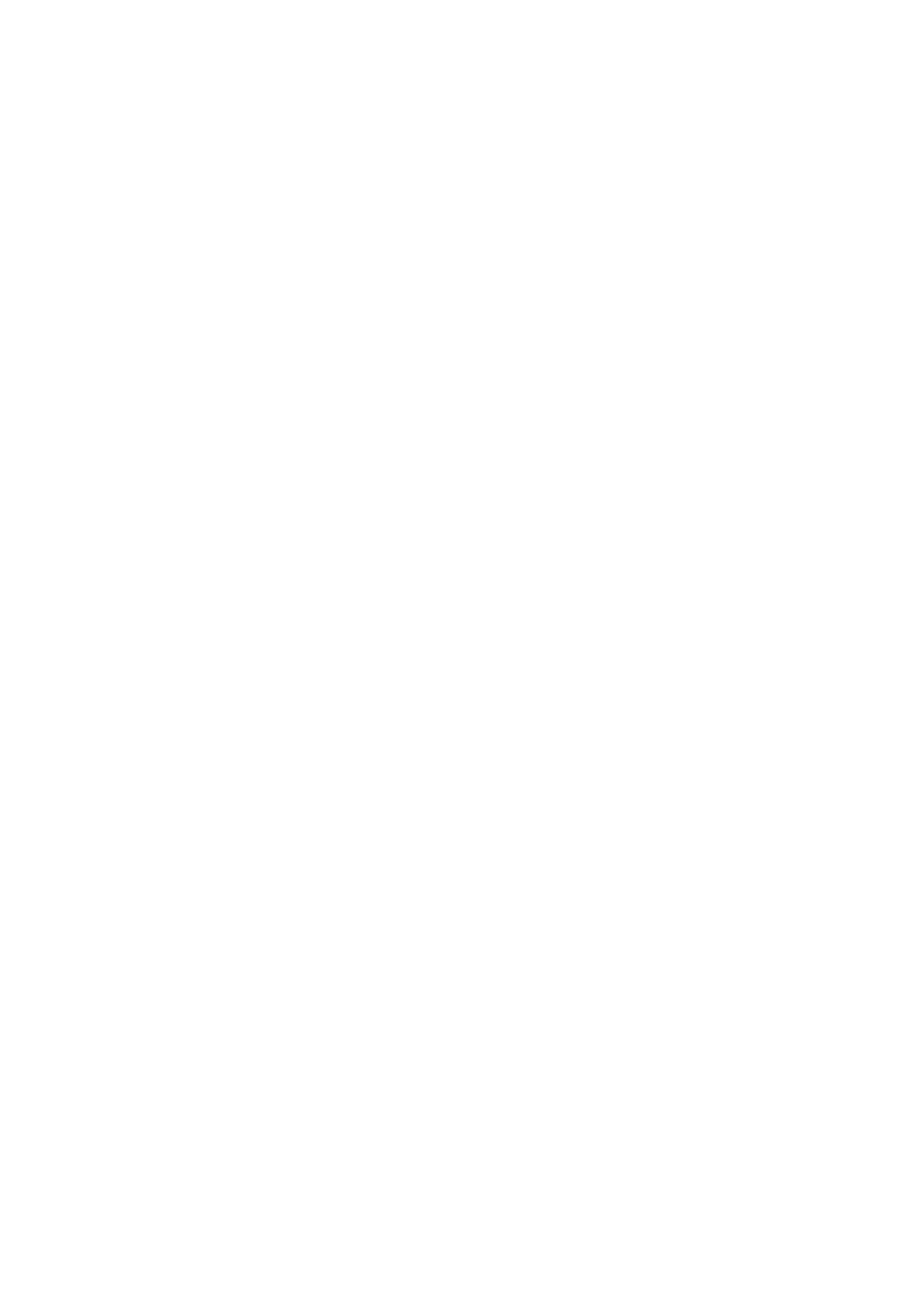|       | <b>Table of Contents</b> |                                                                                                            |  |
|-------|--------------------------|------------------------------------------------------------------------------------------------------------|--|
|       |                          |                                                                                                            |  |
| I.    |                          |                                                                                                            |  |
| II.   |                          |                                                                                                            |  |
| III.  |                          |                                                                                                            |  |
| IV.   |                          |                                                                                                            |  |
|       | 1.<br>2.                 |                                                                                                            |  |
| V.    |                          |                                                                                                            |  |
|       | 1.<br>2.                 |                                                                                                            |  |
| VI.   |                          |                                                                                                            |  |
|       | 1.                       |                                                                                                            |  |
|       | 2.<br>3.                 | Election to Fellowships, Tenure and Renewal  13<br>Rights, Responsibilities and Benefits of Fellowships 17 |  |
|       |                          |                                                                                                            |  |
| VII.  | 1.                       |                                                                                                            |  |
|       | 2.                       |                                                                                                            |  |
|       | 3.                       |                                                                                                            |  |
|       | 4.                       |                                                                                                            |  |
|       | 5.                       |                                                                                                            |  |
|       | 6.                       |                                                                                                            |  |
|       | 7.<br>8.                 |                                                                                                            |  |
|       | 9.                       |                                                                                                            |  |
|       | 10.                      |                                                                                                            |  |
|       | 11.                      |                                                                                                            |  |
|       | 12.                      |                                                                                                            |  |
|       | 13.                      |                                                                                                            |  |
|       | 14.<br>15.               |                                                                                                            |  |
|       | 16.                      | The Senior Treasurer of Amalgamated Clubs 25                                                               |  |
|       | 17.                      |                                                                                                            |  |
|       | 18.                      |                                                                                                            |  |
|       | 19.                      | Stipendiary and Retained Lecturers Lecturers  25                                                           |  |
| VIII. | Students                 |                                                                                                            |  |
|       | 1.                       |                                                                                                            |  |
|       | 2.                       |                                                                                                            |  |
|       | 3.<br>4.                 | COLLEGE DISCIPLINE: Non-Academic Misconduct  27                                                            |  |
|       | 5.                       |                                                                                                            |  |
|       | 6.                       |                                                                                                            |  |
|       | 7.                       |                                                                                                            |  |
| IX.   |                          |                                                                                                            |  |
|       | 1.                       |                                                                                                            |  |
|       | 2.                       | Decisions of the Governing Body between Meetings 48                                                        |  |
|       | 3.                       |                                                                                                            |  |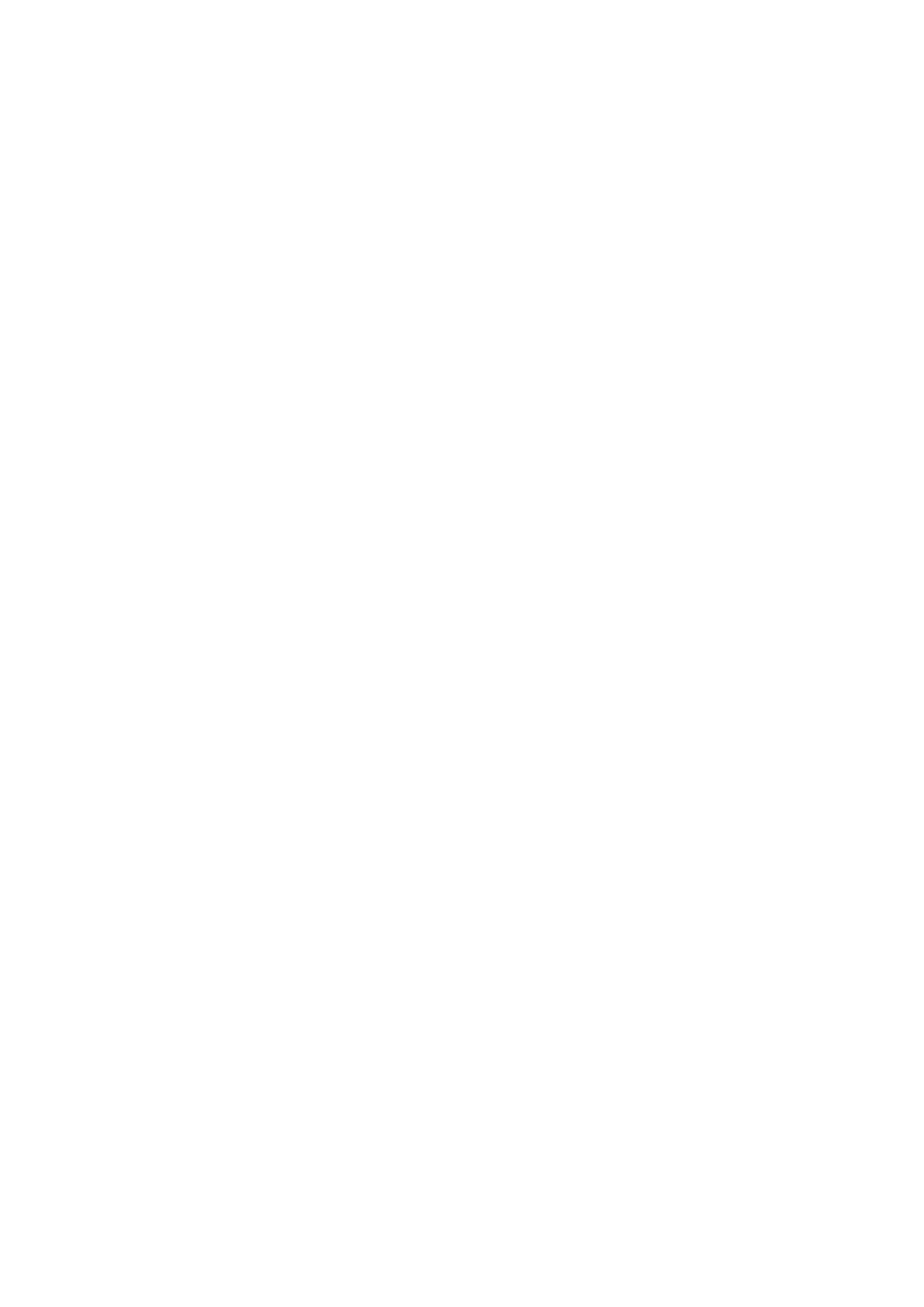# **BYLAWS OF EXETER COLLEGE, OXFORD**

| M<br>ı. |  |
|---------|--|
|---------|--|

|       | 1.  | V                                                     |  |
|-------|-----|-------------------------------------------------------|--|
|       | 2.  |                                                       |  |
|       | 3.  |                                                       |  |
|       | 4.  | Attendance at Meetings of the Governing Body  88      |  |
|       | 5.  |                                                       |  |
|       | 6.  |                                                       |  |
|       | 7.  |                                                       |  |
|       | 8.  |                                                       |  |
|       | 9.  |                                                       |  |
|       | 10. |                                                       |  |
|       | 11. |                                                       |  |
|       | 12. |                                                       |  |
|       | 13. |                                                       |  |
| XIX.  |     |                                                       |  |
|       | 1.  |                                                       |  |
|       | 2.  | Stage 2 ± Redundancy Procedure: Initial Stage 97      |  |
|       | 3.  |                                                       |  |
|       |     |                                                       |  |
| XX.   |     |                                                       |  |
|       | 1.  |                                                       |  |
|       | 2.  |                                                       |  |
|       | 3.  |                                                       |  |
| XXI.  |     |                                                       |  |
|       | 1.  |                                                       |  |
|       | 2.  |                                                       |  |
|       |     |                                                       |  |
|       | 3.  |                                                       |  |
|       | 4.  | Procedures for a Medical Board Hearing  108           |  |
|       |     |                                                       |  |
| XXII. |     |                                                       |  |
|       |     |                                                       |  |
|       | 1.  |                                                       |  |
|       | 2.  |                                                       |  |
|       | 3.  |                                                       |  |
|       | 4.  |                                                       |  |
| XXIV. |     |                                                       |  |
|       | 1.  |                                                       |  |
|       | 2.  |                                                       |  |
|       | 3.  |                                                       |  |
|       | 4.  |                                                       |  |
|       | 5.  |                                                       |  |
|       | 6.  | Consideration of requests to work beyond the EJRA 118 |  |
|       | 7.  |                                                       |  |
|       | 8.  | Formal Process: Submission and Consideration  121     |  |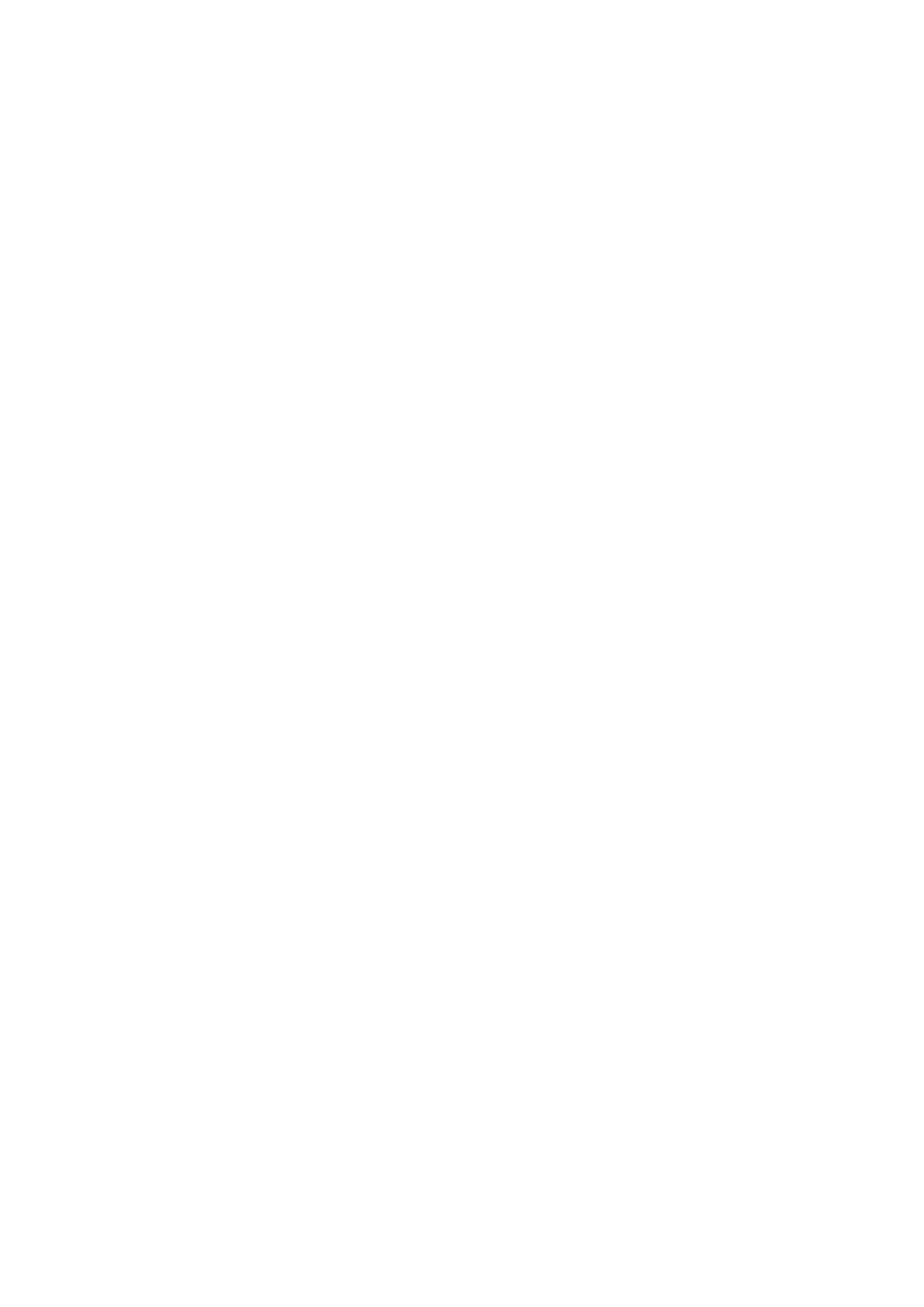- $a)$ Governance
	- Authorise the use of Seal.  $(i)$
- $b)$ Appointments
	- Elect the Rector;  $(i)$
	- $(ii)$ Elect Fellows of all types; (except as provided in VI.2.1)
	- $(iii)$ Consider and decide on any proposal to remunerate a trustee, subject to the restrictions of the CollegeV governing document and the reguirements of the Charities Acts.
- $\mathsf{C}$ ) Strategic and Budgetary matters
	- Responsibility for the overall management of the College,  $(i)$ ensuring compliance with the College relevant legislation:
	- Define and agree the strategic aims and objectives of the  $(ii)$ College:
	- $(iii)$ Approve/amend proposals for the delivery/ cessation of delivery of programmes to further the charitable objects or changes to the College
	- Apply charitable property to the furtherance of the  $(iv)$ College **WAS**

Seek, obtain and consider professional advice;

- Approve/amend proposals for capital investment or  $(v)$ expenditure, including the spending of capital from an endowment fund and making social investments. Seeking, obtaining and considering professional advice;
- $(vi)$ Approve annual budget:
- (vii) Authorise delegated powers and limitations to the Rector and other College Officers where appropriate:
- (viii) Major decisions relating to court proceedings against or on behalf of the College.
- $d)$ Audit arrangements
	- Receive and note the annual management letter from the  $(i)$ external auditor and agree the proposed course of action,.
- Reporting arrangements  $e)$ 
	- Receive the College  $), and$  $(i)$ that of any subsidiary companies.
	- Approve the filing of the annual report, accounts with the  $(ii)$ appropriate regulator(s.
	- Ensure that appropriate financial reporting arrangements  $(iii)$ and records are established and maintained and approve any significant changes in accounting policies or practices.
- $1.3$ The arrangements for decisions on items when the Governing Body cannot meet are set out in Bylaw IX.2.2.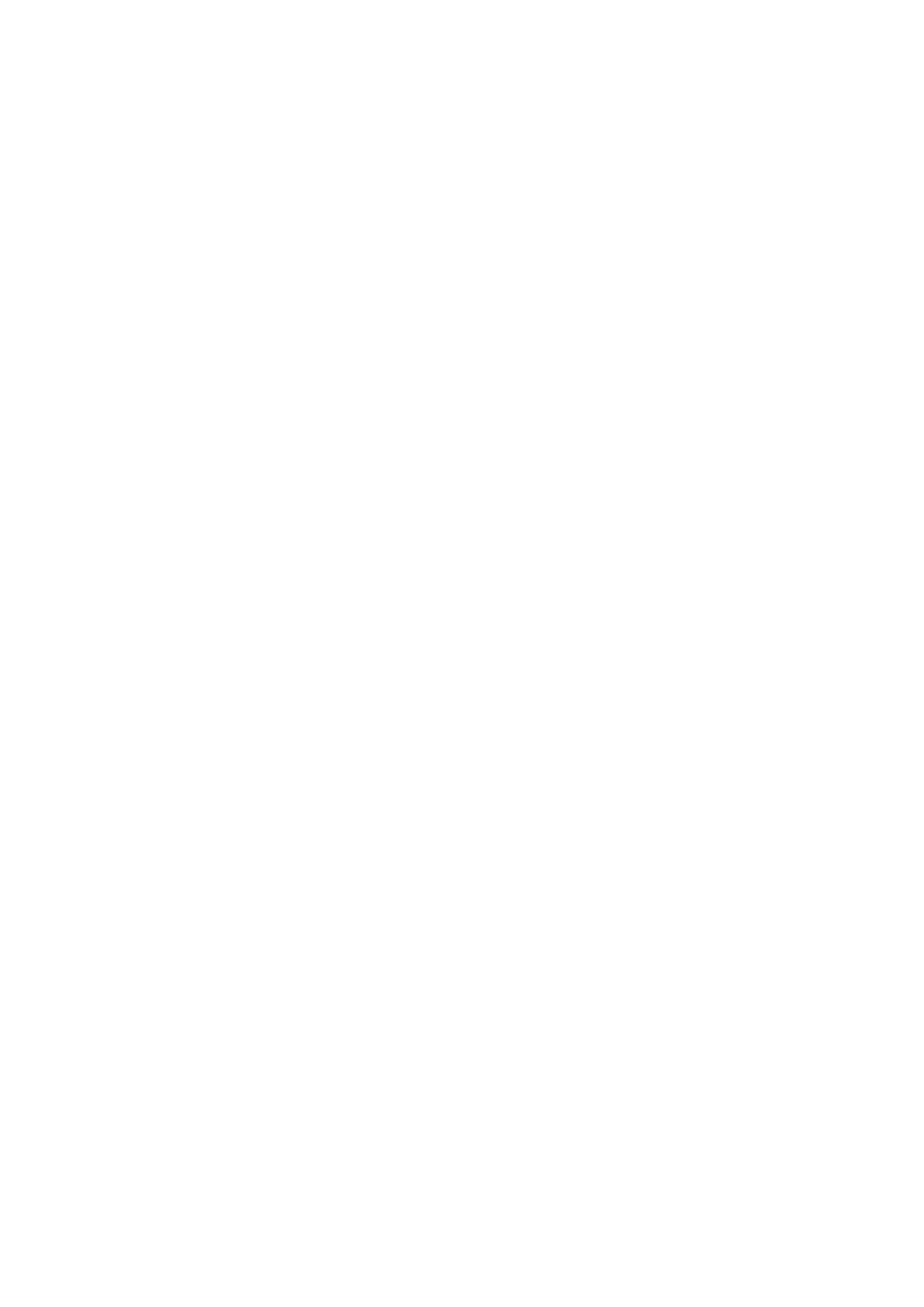### 衙

- $2.3$ An Official Fellow may be elected for any period, as the Governing Body may at the time of the Fellow's first election determine. At the time of the Fellow's first election the Governing Body may make any of the following determinations namely,
	- $a)$ that the Fellow shall be elected until his, her or their retirement; subject to the successful completion of an initial period of office, or equivalent probationary period;
	- that the Fellow shall not be eligible for re-election at all without  $b)$ the express written permission of the Governing Body which the Governing Body shall have an absolute discretion to give or withhold; or
	- that the Fellow shall be eligible for re-election but only for a  $\mathsf{C}$ specified number of years to be fixed at the time of his, her or their first election and that after the expiration of that specified period the Fellow shall not again be eligible for re-election without the express written permission of the Governing Body as aforesaid:

The Fellow shall at the time of his, her or their election be given written notice of which of the foregoing determinations the Governing Body intend to make.

- $2.4$ Any re-election of an Official Fellow shall be decided by the Governing Body at least one year before the expiration of his, her or their term of Fellowship.
- $2.5$ At the Meeting of the Governing Body at which the re-election of a Fellow is in question the Fellow shall not be present during the time when the question is taken.
- $2.6$ The Bylaws setting out the entitlement of an Official Fellow to Leave of Absence are set out in Bylaw XVIII.
- $2.7$ An Official Fellowship shall be vacated when the appointment expires and in particular if an Official Fellow shall have received notice at the time of his, her or their first election that he, she or they shall not be eligible for re-election or that he, she or they shall only be eligible for re-election for a specified fixed period then he, she or they shall vacate his, her or their Fellowship at the expiration of the period for which he, she or they was first elected or at the expiration of the specified fixed period (as the case may require) unless the Governing Body determines otherwise.

## 衝

- $2.8$ Every Professorial Fellow shall continue to hold their Fellowship until he, she or they resigns or otherwise vacates their qualifying office.
- $2.9$ A Professorial Fellow, whose Professorship is not permanently attached to the College or allocated to the College by any University